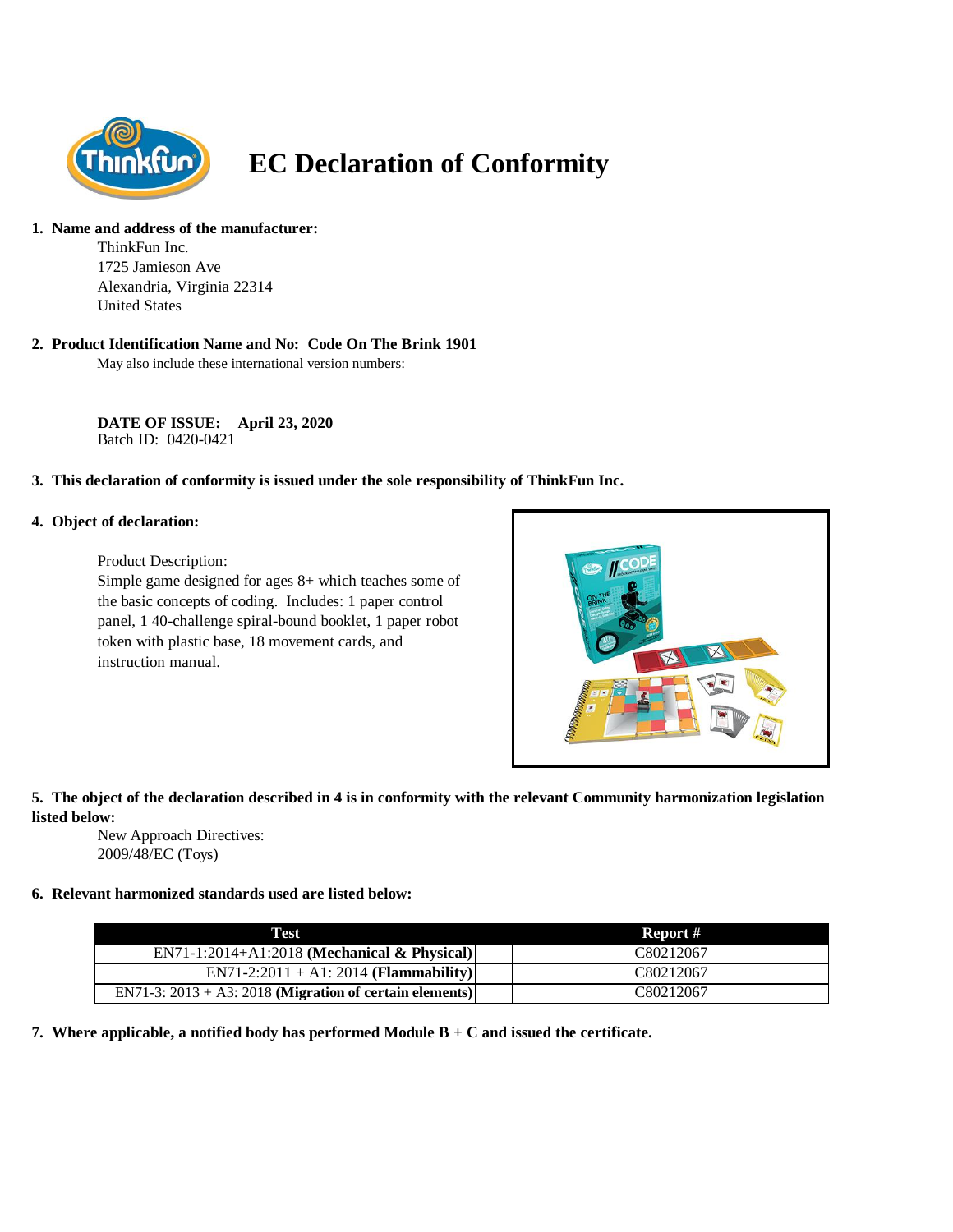# **8. Additional Information:**

The object of declaration is also in conformity with the following standards/regulations:

| <b>Test</b>                                                                                     | Report #  |
|-------------------------------------------------------------------------------------------------|-----------|
| REACH Annex XVII (Cadmium)                                                                      | C80212067 |
| <b>REACH Annex XVII (Phthalates)</b>                                                            | C80212067 |
| <b>REACH Annex XVII (Azo Dyes)</b>                                                              | C80212067 |
| 94/62/EC (Heavy Metals Requirements on Packaging                                                |           |
| and Packaging Waste)                                                                            | C80212067 |
| Determination Of Polycyclic Aromatic Hydrocarbon [Point                                         |           |
| 50 Of The Annex XVII Of The Regulation (EC) No.                                                 |           |
| 1907/2006 (REACH) With Further Amendment<br>Determination Of Pentachlorophenol [Point 22 Of The | C80212067 |
| Annex XVII Of The Regulation (EC) No. 1907/2006                                                 |           |
| (REACH) With Further Amendment]                                                                 | C80212067 |
| Determination Of Pentachlorophenol[German Ordinance                                             |           |
| on Prohibition of Chemical (ChemVerbotsV) Attachment                                            |           |
| 15]                                                                                             | C80212067 |
| Determination Of Benzene Content [Point 5 Of The Annex                                          |           |
| XVII Of The Regulation (EC) No. 1907/2006 (REACH)                                               |           |
| And Further Amendment]                                                                          | C80212067 |
| Determination Of HBCDD As Per Client's Specification.                                           | C80212067 |
| Determination Of PBBs & PBDEs Content As Per Client's                                           |           |
| Specification [(EU) No. 757/2010 And (EU) No.2016/293                                           |           |
| Amending Regulation (EC) No 850/2004 On Persistent                                              | C80212067 |
| [Bedarfsgegenständeverordnung Annex 1 (to § 3)]                                                 |           |
| Substances which may not be used in the manufacture or                                          |           |
| treatment of certain consumer goods]                                                            | C80212067 |
| Determination Of Flame Retardant Content [Point                                                 |           |
| 4,7,8,44,45 Of The Annex XVII Of The Regulation (EC)                                            |           |
| No. 1907/2006 (REACH) With Further Amendment]                                                   | C80212067 |
| Flame                                                                                           |           |
| Retardant (PBBs & PBDES) As Per Client's Specification                                          |           |
| w/ Reference to Chem. Verbots V                                                                 |           |
| Regulation.                                                                                     | C80212067 |
| Aniline referring to Regulation (EC) 1907/2006 (limit)                                          |           |
|                                                                                                 |           |
| of 30mg/kg)                                                                                     | C80212067 |
| Content of lead according to Regulation (EC) 1907/2006                                          |           |
| Annex XVII                                                                                      | C80212067 |
| Textiles - Color fastness to perspiration and optical                                           |           |
| brightners according to EN ISO 105-E04                                                          | C80212067 |
| Textiles - color fastness to rubbing according to EN                                            |           |
| ISO 105-X12                                                                                     |           |
|                                                                                                 | C80212067 |
| Allergizing and cancerogenic colorants according to                                             |           |
| directive 2009/48/EG and DIN 54231                                                              | C80212067 |
| Formamide according to directive 2015/2115/EU                                                   |           |
| and directive 2009/48/EG                                                                        | C80212067 |